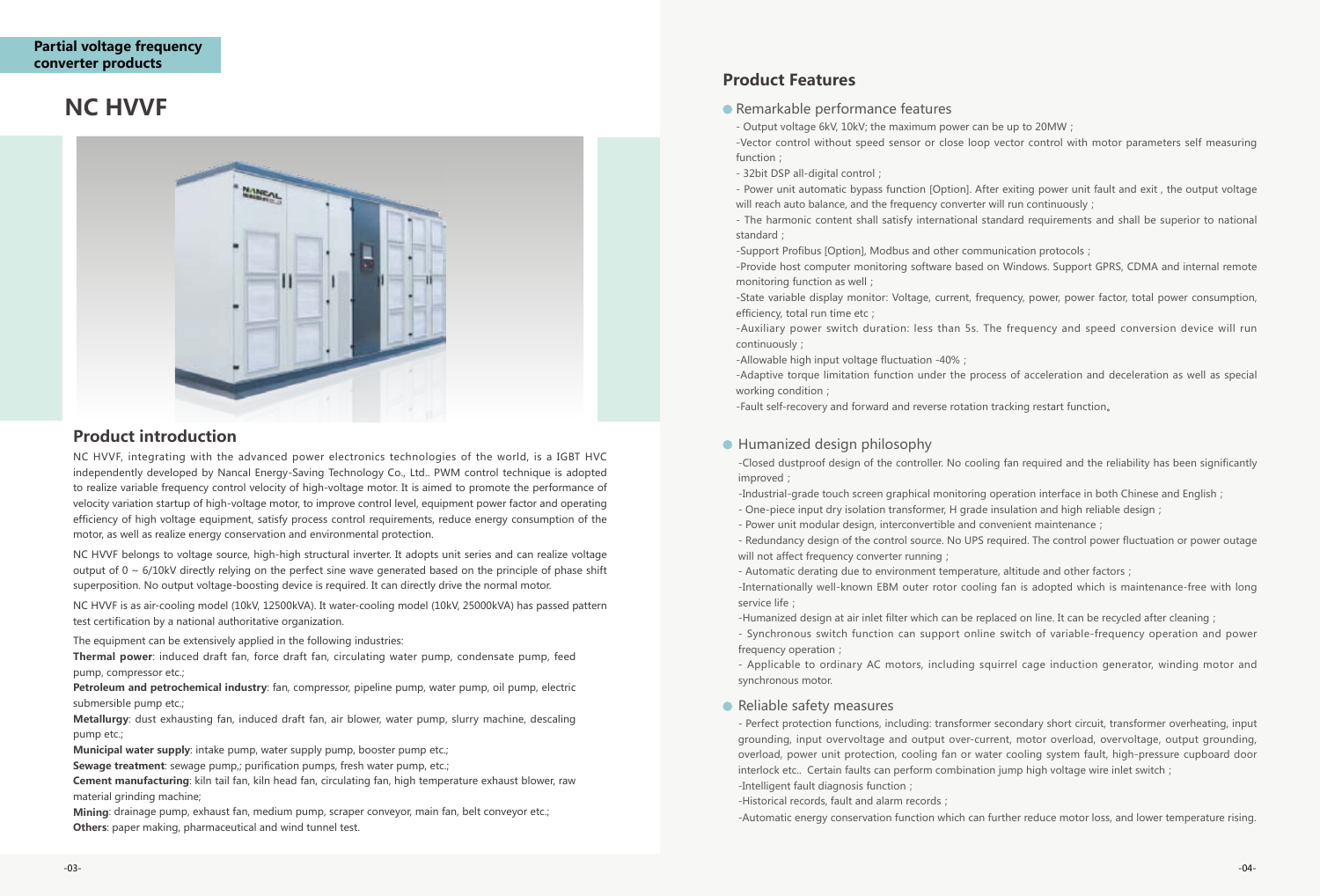

## **Operating principle**

NC HVVF series HVC adopts cell-series multi-level technology. It belongs to direct high voltage source frequency control device to enable direct high voltage input and output, no output transformer required. The HVC is mainly composed of phase-shifting transformer, power unit and controller.

#### 3kV

**10kV** series product is composed of 24 power units. Every 8 of them will be connected in series and constitute a phase. Three phases will constitute a Y connection which directly supply power to 10kV motor.

 3kV series product is composed of 9 power units. Every 3 of them will be connected in series and constitute a phase. Three phases will constitute a Y connection which directly supply power to 3kV motor. 6kV

 6kV series product is composed of 15 power units. Every 5 of them will be connected in series and constitute a phase. Three phases will constitute a Y connection which directly supply power to 6kV motor. 6.6kV

 6.6kV series product is composed of 18 power units. Every 6 of them will be connected in series and constitute a phase. Three phases will constitute a Y connection which directly supply power to 6.6kV motor.

10kV

peed (Automatic downspeeding at overloading); instantaneous resurgence; critical speed avoidance(three groups optional); automatic energy conservation; fault self-recovery etc..

mmunication

C220V/5A, +20%, -30% (redundancy) pus optional

reset, frequency setting, running status, parameter larm, running log etc..

Int, frequency, power, power factor, total power device efficiency, total running time

## **Technical parameters**

Overvoltage, over current, motor overload, device overload, transformer overheating, grounding, fan fault, high-voltage cupboard etc..

water cooling

ass of power unit, power frequency/power frequency neasurement coded disc etc..

| Input               | Voltage<br>Frequency<br>Allowable voltage<br>Instantaneous voltage<br>reduction                                          | Three-phase, 3~<br>$50\pm5$ Hz<br>±20%<br>40% voltage re                                |  |  |
|---------------------|--------------------------------------------------------------------------------------------------------------------------|-----------------------------------------------------------------------------------------|--|--|
| Output              | Output<br>Overload capacity<br>Frequency<br>Waveform                                                                     | $3 - 10kV$<br>120% 1min., 2<br>$0.5 - 120$ Hz<br>Multi-level PWI                        |  |  |
| Complete<br>machine | Efficiency                                                                                                               | Overall efficien<br><b>Inversion</b> efficie                                            |  |  |
| Running             | Running operation<br>Setpoint frequency<br>Analog amount I/O                                                             | Remote/local, a<br>Given analog o<br>$0 - 10$ v/4 $\sim$ 20 r                           |  |  |
| Environ-<br>ment    | Applicable location<br>Altitude<br>Ambient temperature<br>Ambient humidity                                               | Indoor, free of expl<br>Derated runnin<br>$-15 \sim 40^{\circ}$ C (De<br>Below 95% rela |  |  |
|                     | Storage condition                                                                                                        | -40°C ~70°C                                                                             |  |  |
|                     | Acceleration and<br>deceleration time<br>Control mode<br>Main circuit structure Cell-series multi<br><b>PID Function</b> | $0.1 \sim 3200$ s (To b<br>Vector control or<br>Built-in intellige<br>Prevent unders    |  |  |
| Control             | Other functions<br>Frequency resolution 0.01HZ                                                                           | instantaneous ri<br>optional); automa                                                   |  |  |
|                     | High-voltage<br>isolation                                                                                                | Fiber-optic con                                                                         |  |  |
|                     | Control source<br>Field bus                                                                                              | Single phase AC<br>Profibus, Modb                                                       |  |  |
| HMI                 | Setting and<br>monitoring<br>Variable display                                                                            | Start-up, stop,<br>setting, fault al<br>Voltage, curre                                  |  |  |
|                     |                                                                                                                          | consumption, o                                                                          |  |  |
| Others              | Protection function<br>Protection grade<br>and noise                                                                     | Overvoltage,<br>transformer ove<br>door interlock, e<br>IP3X, <70dBA                    |  |  |
|                     | Cooling method<br>option                                                                                                 | Air cooling or w<br>Automatic bypa<br>inverter, speed m                                 |  |  |

### $-10kV$

eduction allowable (No tripping at derated running)

150% 5s, 200% Immediate

 $M'$ 

 $10y > 97%$ 

ency >98.5% (within the speed adjustable range)

automatic/manual operation

or panel settings

mA, set arbitrary, extendable

losive or corrosive gas, free of conductive dust, free of oil mist ng below 1000m and higher

erated running Max.50° C)

ative humidity, no condensation

be determined according to load condition)

closed vector control of speed sensorless/VVVF control i-level

ent PID regulator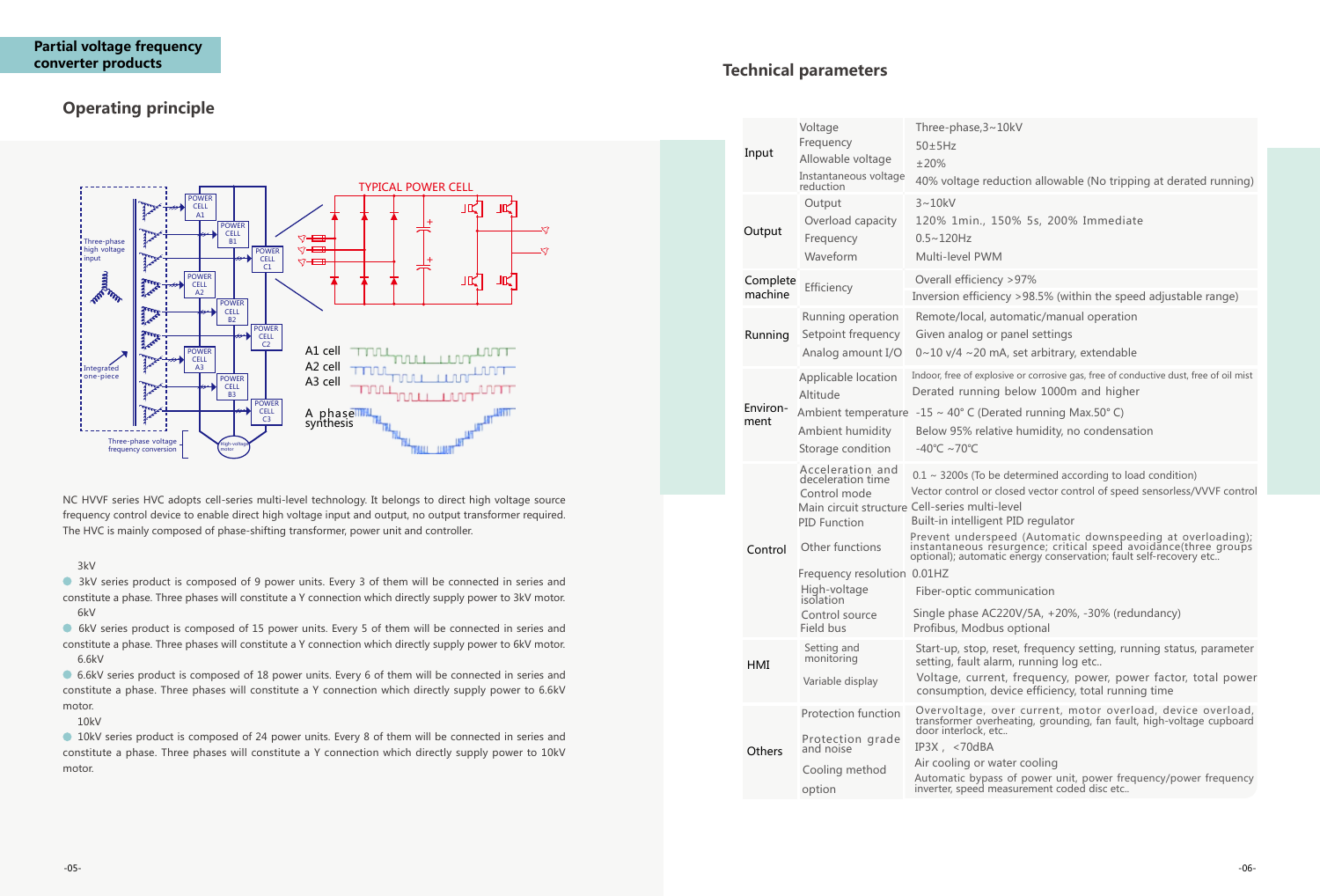### **Waveform test**

Phase-shifting transformer will supply power to each power unit at the input side. The vice-side winding of phase-shifting transformer adopts multiple configuration, which will be staggered to a certain electrical angle thus to realize the purpose of input harmonic offset. The 3kV, 6kV and 10kV output frequency and speed conversion device adopt 18-pulse, 30-pulse and 48-pulse rectifier respectively. The input harmonic current is very low can meet IEEE-519-1992 and GB/T14549-93 standard requirements.



Figure 2 Waveform of output voltage and current

The leading-out terminals of each power unit at outlet side is in series and supply power to the motor after forming star connection. Multi-level phase shifting PWM technique is adopted at output of power unit which can be close to the output of sine wave. The Sine degree of the output waveform is good with small du/dt, without damage to the insulation of cable and motor, nor additional heat, torque pulsation on the motor. No filtering device is required for the frequency and speed conversion device. Normal motor can be applied, including the aged motor. The motor can be utilized without derating.

Nancal frequency converter complies with the strictest voltage and current harmonic distortion requirements which can prevent other on-line equipment away from harmonic disturbance. Do not use expensive harmonic filter with low efficiency to avoid the occurrence of related resonance problems. Integration phase shifting transformer is adopted to eliminate the common-mode voltage of the motor. Isolated transformer is a section of Nancal frequency converter. No additional insulation is required for the motor. The frequency converter is applicable to induction motor or synchronous motor with a service factor of 1.0 or higher. Even at low rotational speed, there will be no obvious torque pulsation.



Total distortion of voltage: lower than 2%; Total distortion of electric current: lower than 2%; The input of isolated transformer complies with IEEE519 and is superior to BT14549 standard.

The total power factor includes harmonic factor and displacement factor.



Plaze & to B Soltage, 1500 Solts/Big Plaze C

6kV frequency converter, 50Hz output waveform.

In addition, since diode rectifier is adopted for input, the input power factor of frequency and speed conversion device can be over 0.95. No power factor compensation device is required.

The input isolated transformer also ensures that the common-mode voltage undertook by the motor is very slow, and will not affect electric motor insulation.



The output cable length of frequency and speed conversion device is not restricted. It is especially suitable for electric submersible pump and other special circumstances.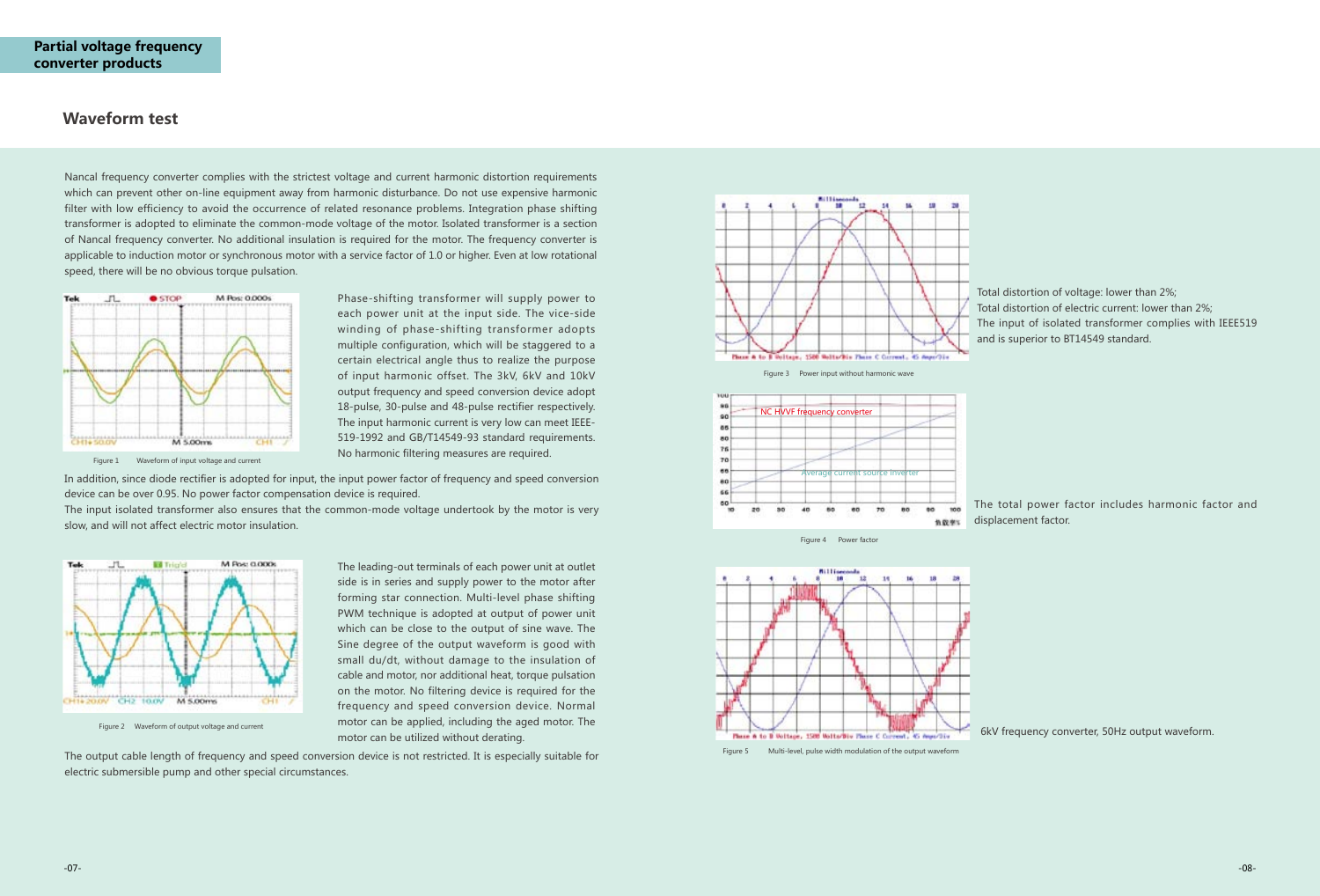### **Structural composition**

#### **Phase-shifting transformer**

The phase-shifting transformer provides isolation between power grid and rectifier unit, as well as voltage input of the rectifier unit. The internal resistance of phase-shifting transformer also imposes the impact on downstream equipment failure.

Different transformer connection methods are adopted by the phaseshifting transformer to realize different phase relations among power units, and form multiple connection. The multiple connection can improve the current waveform at transformer input side with low harmonic pollution and high input power factor.

The secondary side of transformer is to comnected to power unit with silicone rubber cable .The transformer includes a cooling fan, corresponding contactor, thermal relay and fan control circuit. Temperature monitoring device of transformer provides interlock protection.



**A** Phase-shifting transformer

#### **Controller**

The controller is composed of 32-bit high speed digital processor [DSP], dedicated large scale integrated circuit, touch screen and PLC. DSP can realize related algorithm associated with speed sensorless vector control. The dedicated large scale integrated circuit can realize multi-level PWM control. The touch screen can realize interaction between the high voltage variable frequency speed regulating device and user to provide friendly graphical interface in both Chinese and English which is convenient and rapid. The inbuilt PLC is to be used for logical processing of switch quantity. In addition, the input and output interface of on site switch quantity can satisfy user scene interface requirements.

High-speed optical fiber communication is adopted between the controller and power unit. The control section and high pressure electrical part are fully separated. The system has extremely high security and anti-interference ability.

Redundancy design is adopted on the control source. No UPS is required. The control power fluctuation or power outage will not affect frequency converter running;

NC HVVF series high-voltage frequency and speed conversion device adopts speed sensorless vector control technology which can greatly increase the performance of frequency and speed conversion device under the circumstance not increasing hardware complexity, expand the high-end application area of frequency and speed conversion device to make the frequency and speed conversion device can be applied in fields with big starting torque, and high rotational speed precision as well as dynamic property. Even for fan and water pump with comparatively low loading steady state and dynamic requirements. The functions such as the inherent automatic torque limiter of speed sensorless vector control, fast speed tracking re-starting etc. can effectively prevent over current jumping at acceleration process, over voltage jumping at deceleration process, as well as shut down caused by power grid fluctuation and other abnormal factors to ensure the reliable operation of frequency and speed conversion device.

### **Vector control without speed sensor**

### **HMI**

NC HVVF series high-voltage frequency and speed conversion device has friendly HMI.

The control cabinet of frequency and speed conversion device is equipped with local/remote selected switch, startup, stop and emergency stop and other buttons, as well as indicator lights such as high voltage electricity, running, alarm, fault.

The Chinese and English display touch screen has completion status monitoring, parameter setting, fault alarm, running log display and other functions.



#### **Power unit**

The power unit is as three-phase input single-phase output AC-DC-AC inverter structure. The secondary side of transformer will input to the fuse protector through the power unit and then to the three-phase full bridge diode rectifier. Smooth DC will be formed after output rectifier capacitor filter. And then single phase variable voltage variable frequency ac output will be formed after the single-phase H bridge inverter circuit composed of 4 IGBT.

The functions of power unit control board are complete with perfect protection functions as well as optimized IGBT driving circuit. Each power unit machinery within frequency and speed conversion device is consistent with electrical equipment



capability. They are interchangeable.

Air-cooled power unit



Water-cooled power unit

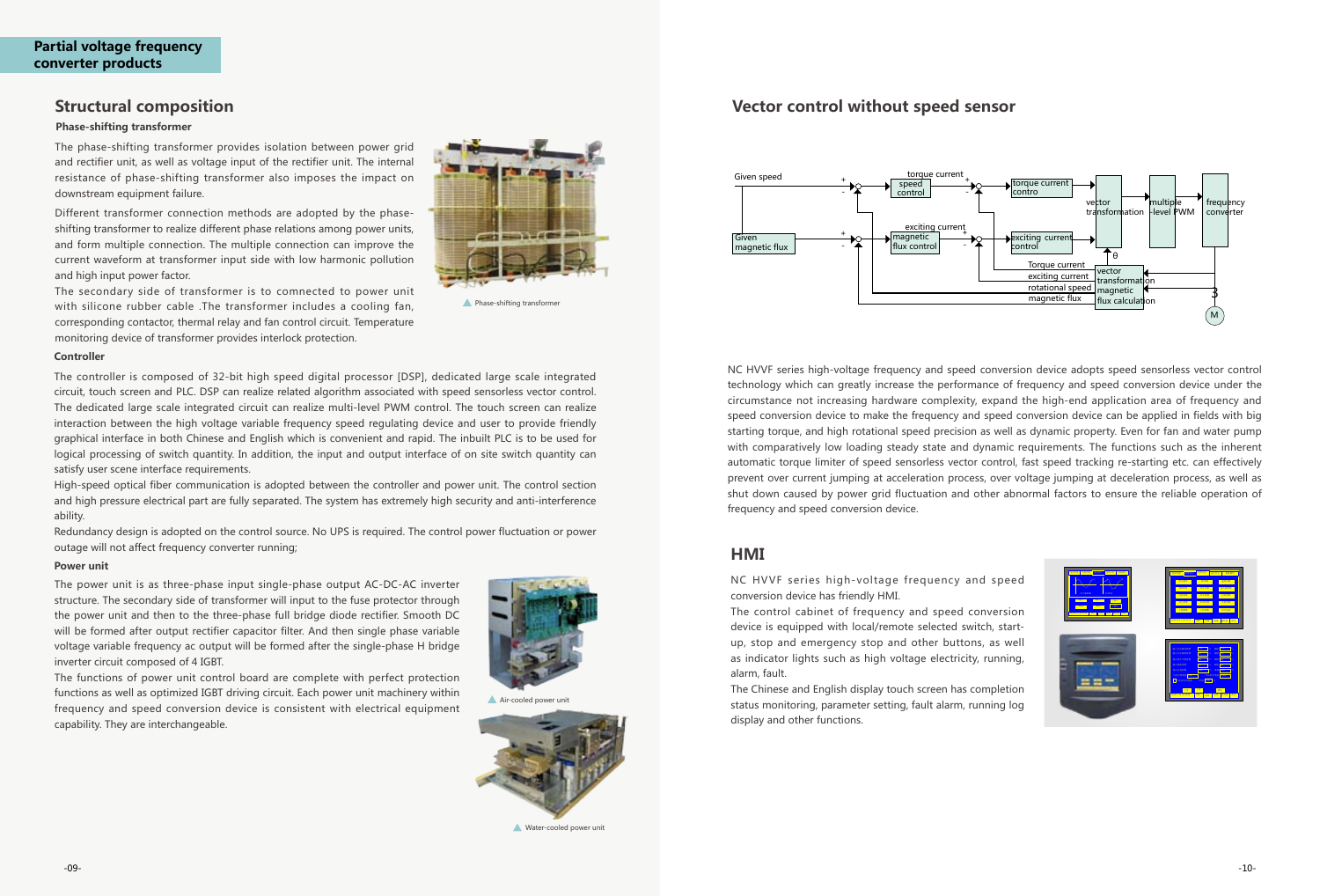## **Developing program-Power frequency bypass solution**



According to user's special needs, also can configure "multiple in one" solution etc..

#### **manned power frequency bypass**

- The whole power frequency bypass is composed of three disconnected switches, namely QS1, QS2 and QS3;
- When QS1 and QS2 are connected and QS3 is disconnected, the motor will run in frequency conversion;
- When QS1 and QS2 are disconnected and QS3 is connected, the motor will run in power frequency;
- QS1, QS2 and QS3 are installed within a high-voltage board. QS2 and QS3 can realize mechanical interlocking;
- $\Box$  The switch over course can not be completed automatically.

 The whole power frequency bypass is composed of three high voltage contactor, namely KM1, KM2 and KM3, well as two disconnected switches, namely QS1 and QS2 ;

When QS1 and QS2 are disconnected, KM1 and KM2 connected, and KM3 disconnected, the motor will run in frequency conversion;

When QS1 and QS2 are disconnected, KM1 and KM2 disconnected, and KM3 is connected, the motor will run in power frequency;

KM2 and KM3 adopt electric interlock;

#### **Automatic power frequency bypass**

 The switching process will complete automatically, no manual intervention required. The switching process can be completed during motor running process.

## **Standard wiring diagram**

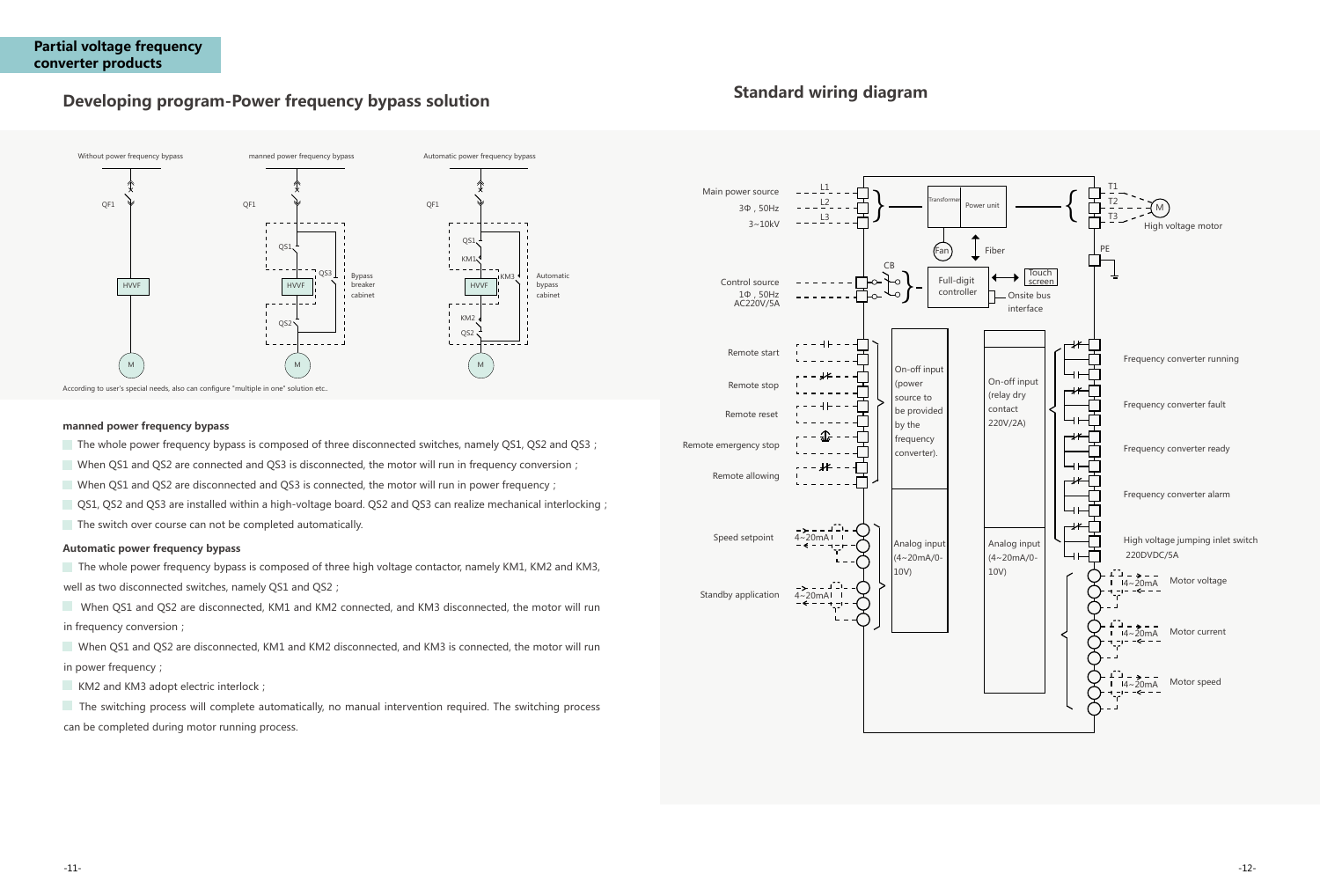## **Model description**

## NC HVVF 10/10-250-S Optional parts Rated power Output rated voltage Input rated voltage High voltage frequency and speed conversion device Enterprise code

## **Product spec.**

**Output voltage 6kV**

| υαιραι νυπαγε σκν | Reference             | <b>Width</b> | <b>Depth</b> | <b>Height</b> | Weight | <b>Ventilation</b>                |
|-------------------|-----------------------|--------------|--------------|---------------|--------|-----------------------------------|
| Power (kW)        | output current<br>(A) | (W/mm)       | (D/mm)       | (H/mm)        | (Kg)   | quantity<br>(m <sup>3</sup> /min) |
| 220               | 26                    | 3800         | 1219         | 2327          | 3000   | 250                               |
| 250               | 29                    | 3800         | 1219         | 2327          | 3150   | 250                               |
| 280               | 33                    | 3800         | 1219         | 2327          | 3250   | 250                               |
| 315               | 37                    | 3800         | 1219         | 2327          | 3350   | 250                               |
| 355               | 41                    | 3800         | 1219         | 2327          | 3450   | 250                               |
| 400               | 46                    | 3800         | 1219         | 2327          | 3500   | 250                               |
| 450               | 50                    | 3800         | 1219         | 2327          | 3600   | 250                               |
| 500               | 57                    | 3800         | 1219         | 2327          | 3650   | 250                               |
| 560               | 63                    | 3800         | 1219         | 2327          | 3750   | 250                               |
| 630               | 71                    | 4000         | 1400         | 2327          | 3950   | 250                               |
| 710               | 81                    | 4000         | 1400         | 2327          | 4200   | 250                               |
| 800               | 90                    | 4000         | 1400         | 2327          | 4400   | 250                               |
| 900               | 101                   | 4000         | 1400         | 2327          | 4500   | 250                               |
| 1000              | 113                   | 4000         | 1400         | 2327          | 4650   | 250                               |
| 1120              | 126                   | 4000         | 1400         | 2327          | 4800   | 250                               |
| 1250              | 140                   | 4000         | 1400         | 2327          | 5250   | 250                               |
| 1400              | 157                   | 4230         | 1400         | 2327          | 5450   | 375                               |
| 1600              | 180                   | 5100         | 1400         | 2327          | 6000   | 375                               |
| 1800              | 200                   | 5350         | 1400         | 2327          | 6500   | 375                               |
| 2000              | 220                   | 5350         | 1400         | 2327          | 7000   | 375                               |
| 2240              | 248                   | 5350         | 1400         | 2327          | 7500   | 375                               |
| 2500              | 275                   | 5614         | 1500         | 2327          | 8500   | 450                               |
| 2800              | 309                   | 5614         | 1500         | 2327          | 9500   | 450                               |
| 3150              | 350                   | 5614         | 1500         | 2327          | 10000  | 450                               |
| 3550              | 388                   | 7450         | 1800         | 2600          | 11800  | 540                               |
| 4000              | 434                   | 7450         | 1800         | 2600          | 12300  | 540                               |
| 4500              | 486                   | 7450         | 1800         | 2600          | 12800  | 540                               |
| 5000              | 546                   | 7450         | 2000         | 2600          | 13800  | 540                               |
| 5600              | 611                   | 7450         | 2000         | 2600          | 14800  | 540                               |
| 6300              | 687                   | 7450         | 2000         | 2600          | 15800  | 540                               |
| 8000-16000        | $<$ 1750              | ÷            | Ξ,           | T,            | ÷,     | water cooling                     |

## **Overall dimensions**



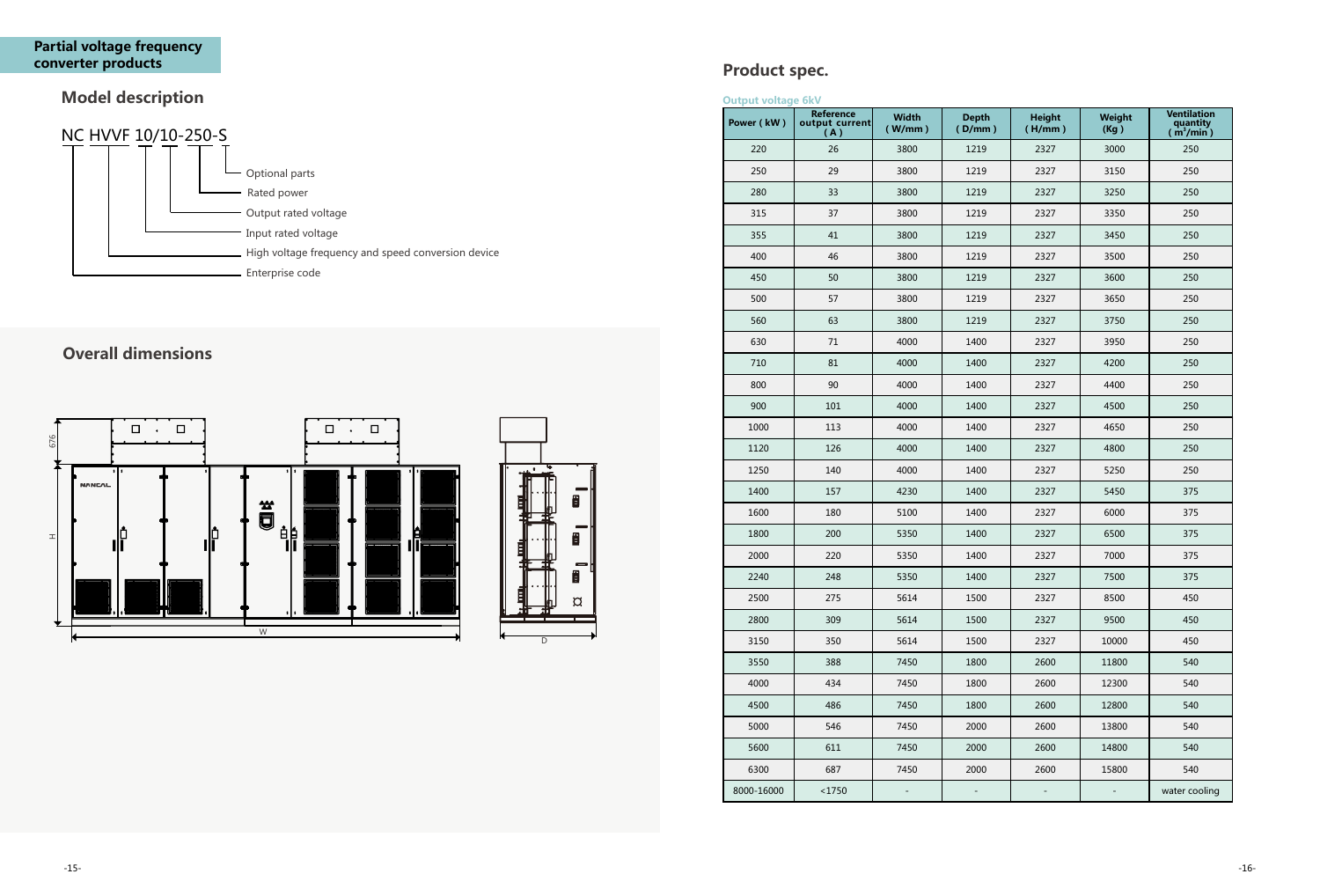| Power (kW)  | Reference<br>output current<br>(A) | Width<br>(W/mm)   | <b>Depth</b><br>(D/mm)   | <b>Height</b><br>(H/mm)  | <b>Weight</b><br>(Kg)    | <b>Ventilation</b><br>quantity<br>( $\mathsf{m}^3\mathsf{/min}$ ) |
|-------------|------------------------------------|-------------------|--------------------------|--------------------------|--------------------------|-------------------------------------------------------------------|
| 220         | 16                                 | 5134              | 1219                     | 2327                     | 3000                     | 280                                                               |
| 250         | 18                                 | 5134              | 1219                     | 2327                     | 3150                     | 280                                                               |
| 280         | 20                                 | 5134              | 1219                     | 2327                     | 3250                     | 280                                                               |
| 315         | 22                                 | 5134              | 1219                     | 2327                     | 3350                     | 280                                                               |
| 355         | 25                                 | 5134              | 1219                     | 2327                     | 3450                     | 280                                                               |
| 400         | 28                                 | 5134              | 1219                     | 2327                     | 3500                     | 280                                                               |
| 450         | 31                                 | 5134              | 1219                     | 2327                     | 3600                     | 280                                                               |
| 500         | 34                                 | 5134              | 1219                     | 2327                     | 3650                     | 280                                                               |
| 560         | 38                                 | 5134              | 1219                     | 2327                     | 3750                     | 280                                                               |
| 630         | 43                                 | 5134              | 1219                     | 2327                     | 3950                     | 280                                                               |
| 710         | 48                                 | 5134              | 1219                     | 2327                     | 4200                     | 280                                                               |
| 800         | 54                                 | 5364              | 1400                     | 2327                     | 4400                     | 280                                                               |
| 900         | 60                                 | 5364              | 1400                     | 2327                     | 4500                     | 280                                                               |
| 1000        | 67                                 | 5364              | 1400                     | 2327                     | 4650                     | 280                                                               |
| 1120        | 75                                 | 5364              | 1400                     | 2327                     | 4800                     | 280                                                               |
| 1250        | 83                                 | 5364              | 1400                     | 2327                     | 5250                     | 280                                                               |
| 1400        | 94                                 | 5364              | 1400                     | 2327                     | 5450                     | 375                                                               |
| 1600        | 109                                | 5614              | 1400                     | 2327                     | 6000                     | 375                                                               |
| 1800        | 122                                | 5614              | 1400                     | 2327                     | 6300                     | 375                                                               |
| 2000        | 135                                | 5614              | 1400                     | 2327                     | 6500                     | 375                                                               |
| 2240        | 150                                | 5614              | 1400                     | 2327                     | 6650                     | 540                                                               |
| 2500        | 170                                | 6970              | 1400                     | 2327                     | 7000                     | 540                                                               |
| 2800        | 190                                | 6970              | 1400                     | 2327                     | 7500                     | 540                                                               |
| 3150        | 210                                | 6970              | 1400                     | 2327                     | 8000                     | 540                                                               |
| 3550        | 235                                | 6970              | 1400                     | 2327                     | 9000                     | 540                                                               |
| 4000        | 264                                | 7794              | 1500                     | 2500                     | 9500                     | 540                                                               |
| 4500        | 298                                | 7794              | 1500                     | 2500                     | 10000                    | 540                                                               |
| 5000        | 328                                | 7794              | 1500                     | 2500                     | 11000                    | 540                                                               |
| 5600        | 365                                | 7794              | 1500                     | 2500                     | 12000                    | 540                                                               |
| 6300        | 416                                | 9014              | 2000                     | 2600                     | 19000                    | 720                                                               |
| 7100        | 466                                | 9014              | 2000                     | 2600                     | 20000                    | 720                                                               |
| 8000        | 523                                | 9014              | 2200                     | 2600                     | 21000                    | 720                                                               |
| 9000        | 583                                | 9014              | 2200                     | 2600                     | 22000                    | 720                                                               |
| 10000       | 643                                | 9014              | 2200                     | 2600                     | 23000                    | 720                                                               |
| 12000-20000 | < 1750                             | $\qquad \qquad -$ | $\overline{\phantom{m}}$ | $\overline{\phantom{a}}$ | $\overline{\phantom{a}}$ | water cooling                                                     |

| $\Box$ Oil pump $\Box$ Compressor $\Box$ Belt conveyor<br>$\Box$ Fan $\Box$ Water pump<br>□ Grinding machine<br>$\Box$ Others $\Box$ |  |
|--------------------------------------------------------------------------------------------------------------------------------------|--|
|                                                                                                                                      |  |
| Type : ________; Power(kW) : _________; Voltage(kV):______; Current(A):_______; Frequency(Hz) <u>:_____;</u>                         |  |
| Type : ________; Power(kW) : ________; Voltage(kV) <u>: _____</u> ; Current(A):______; Frequency(Hz) <u>: ____</u> ;                 |  |
| Type : ________; Power(kW) : _______; Voltage(kV): ______; Current(A):______; Frequency(Hz):_____;                                   |  |
| $\Box$ No by-pass required $\Box$ One-one manual by-pass $\Box$ One-one automatic by-pass                                            |  |
| $\Box$ Internal by-pass function required<br>$\Box$ No internal by-pass function required                                            |  |
| $\Box$ Profibus standard configuration<br>$\Box$ Modbus standard configuration                                                       |  |
|                                                                                                                                      |  |

- 
- **•** Preventative maintenance
- **Maintenance and replacement**

## **After-sale services**

#### **Our services**

- **24-hr onsite service Spare parts after-sale service**
- Energy-saving and benefit evaluation Product upgrading
- **•** Product reconstruction
- **Before-sale technology support**
- **•** Training
- 
- 

## **Model selection instruction**

| Load type                                                     | $\Box$ Fan $\Box$ Water pump<br>$\Box$ Oil pump $\Box$ Compressor $\Box$ Belt conveyor<br>$\Box$ Grinding machine<br>$\Box$ Others $\Box$ |
|---------------------------------------------------------------|-------------------------------------------------------------------------------------------------------------------------------------------|
| Network voltage                                               | □ 3kV  □ 3.3kV  □ 6kV  □  6.6kV  □   10kV  □   其他:                                                                                        |
| <b>Motor parameter</b>                                        | Type : ________; Power(kW) : ________; Voltage(kV):______; Current(A):_______; Frequency(Hz) <u>:_____;</u>                               |
|                                                               | Type : ________; Power(kW) : ________; Voltage(kV) <u>: _____</u> ; Current(A):______; Frequency(Hz) <u>: ____</u> ;                      |
|                                                               | Type : ______; Power(kW) : ______; Voltage(kV): _____; Current(A): _____; Frequency(Hz): ;                                                |
| <b>Power frequency</b><br>switch cabinet by-<br>pass solution | $\Box$ No by-pass required $\Box$ One-one manual by-pass $\Box$ One-one automatic by-pass                                                 |
| <b>By-pass solution</b><br>within power unit                  | $\Box$ Internal by-pass function required<br>$\Box$ No internal by-pass function required                                                 |
| Communication<br>protocol                                     | $\Box$ Profibus standard configuration<br>$\Box$ Modbus standard configuration                                                            |
| Other special<br>requirements                                 |                                                                                                                                           |

### **Output voltage 10kV**